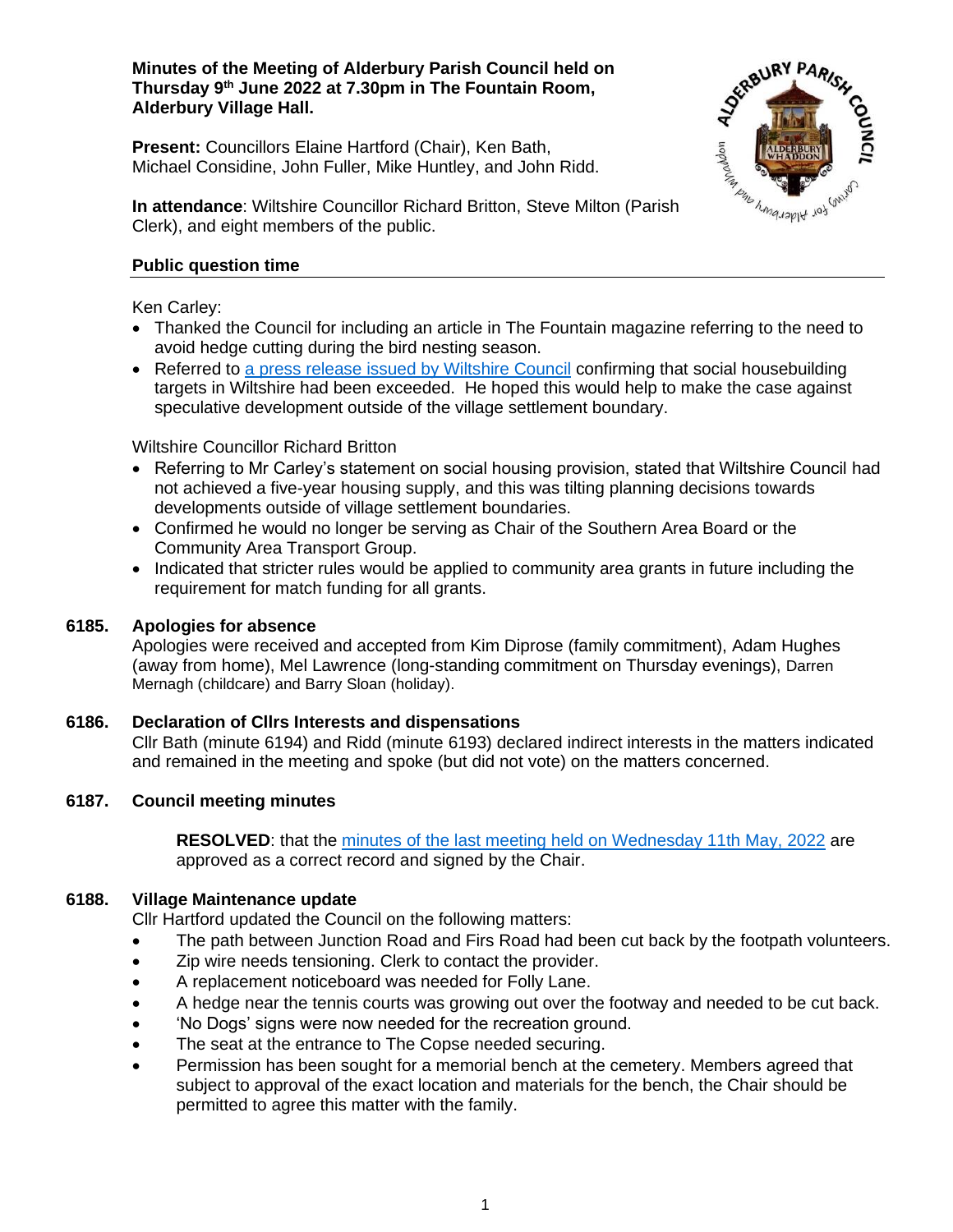# **6189. Southampton Road Allotments**

Following the last meeting, the Clerk had contacted the new owners of the site to begin discussions about the future of the allotments. Legal advice has been sought from The National Association of Local Councils and advice has been received from The National Allotment Society – which appeared to confirm that the site was not afforded statutory protection.

#### **6190. Firs Road Development and Road Safety**

Cllr Fuller reported that on several occasions' trucks had arrived on site before the approved 9.30am start time and during the school 'drop-off.' This had been brought to the attention of the site agent. Work was continuing on the new access road and the improved pavement which would provide safer access to the new pedestrian access to the school closer to the football club car park.

Alderbury Football Club Secretary, Emma Burton was present and gave a short update on the progress of works at the club. The final stages of the internal fit-out and decoration were underway and work on the car park was progressing. The Club had secured further funding from the Football Foundation and Vistry Homes were assisting with the access and car park. Members asked Emma whether the Club would be prepared to allow the car park to be used for dropping-off of school children. Emma explained that the intention was to keep the main gates locked when the club was not in use to deter unauthorised access. The club sympathised with the needs of the school and would be happy to discuss arrangements further. She agreed to take the matter back to the Football Club Committee for further discussion.

### **6191. Village Hall Solar Scheme**

The Council noted that the Clerk had submitted an expression of interest to the [Solar Together](https://youtu.be/p56RJp9c6Yo)  [initiative supported by Wiltshire Council.](https://youtu.be/p56RJp9c6Yo) A provisional bid to site up to fifteen solar panels on the roof of the Village Hall was submitted subject to a further detailed technical appraisal.

#### **Planning**

**6192. [Planning Application PL/2022/0310](https://development.wiltshire.gov.uk/pr/s/planning-application/a0i3z0000183tyFAAQ/pl202203103)**: Outline Application for up to thirty-two dwellings with all matters reserved (except access) - Land to the East of Wagtails, Southampton Road, Alderbury, SP5 3AF

#### **RESOLVED:**

(1) The proposed development lies outside of the Village Settlement Boundary (as set out in Chapter 6 and Appendix A of the Wiltshire Housing Site Allocations Plan, adopted February 2020) where development will not normally be permitted. Consequently, the proposal is contrary to Policies CP1, CP2 & CP23 of the adopted Wiltshire Core Strategy and the aims and objectives of the National Planning Policy Framework which all require a plan-led approach to new development. In coming to this decision, the Council notes that Wiltshire Council is currently exceeding the Core Strategy delivery targets for affordable homes (688 affordable homes secured in 2021-22), Therefore, the need for additional affordable housing on 'exception' sites cannot be supported despite Wiltshire Council's inability to demonstrate a fiveyear housing supply. Therefore, we conclude there can be no case to be made for setting aside Policies CP1, CP2 and CP23. In further support of this conclusion, The Council requests the LPA to undertake an assessment of development in Alderbury over the last 10 years and particularly developments at Firs Road and Matrons Farm, where significant housing has been delivered outside the settlement boundary of the village. Further exceptions cannot be justified based on housing need. Alderbury is not designated as a strategic settlement in terms of new development and does not provide the infrastructure, employment opportunities or social facilities required to satisfy the sustainable settlement hierarchy set out in the Wiltshire Core Strategy Policy 1 and in the National Planning Policy Framework.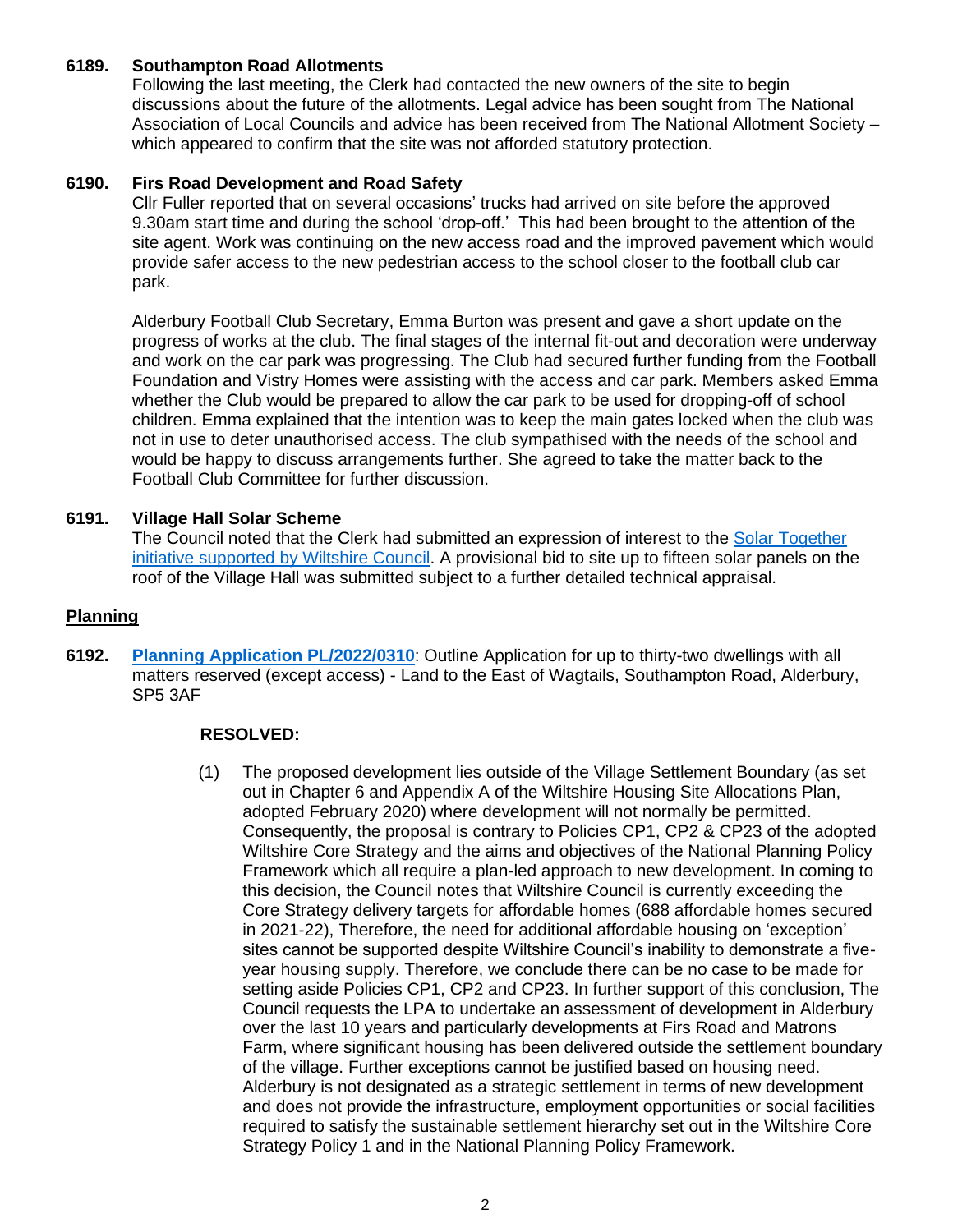- (2) The proposed development would add significant traffic and car movements on to the A36 Alderbury Bypass contrary to the policy set out Paragraph 5.126 of the Wiltshire Core Strategy which states that *"strategic growth is not appropriate for the Southern Wiltshire Community Area. This is in part due to congestion on the A36, particularly at the Alderbury bypass, which has been raised by the Highways Agency. A transport assessment is required for all major applications proportionate to the scale of development which must include an assessment of congestion on the A36, particularly the Alderbury bypass and how the development proposal would affect this issue."* The current application fails to address this issue and must be refused.
- (3) The proposed development, by reason of its substantial overall mass, density and concentration of dwellings is out of scale with the long established immediate and neighbouring residential area (which are characterised by large residential plots bordering the development site and in the neighbouring area). It constitutes an overdevelopment of the site that would be out of keeping with the rural woodland setting of the village and would in consequence be detrimental to its character. For these reasons, the proposed development is considered contrary to Core Policy CP57 of the adopted Wiltshire Core Strategy and the advice set out within the Council's adopted Supplementary Planning Guidance design guide 'Creating Places' and the aims and objectives of the NPPF.
- (4) The applicant has failed to demonstrate that the proposed development can be suitably and effectively drained in respect of foul and surface water. In particular, the plans show insufficient details to enable any proper assessment to be undertaken. The drawings show an uphill flow to Junction Road where foul drainage has been found to be unsatisfactory. There are also no proper measures incorporated to attenuate run off from the site into neighbouring properties and onto the new development immediately to the East off Firs Road. The Council supports the views of LLFA submitted to the LPA on 10<sup>th</sup> May. Consequently, the proposal fails to satisfy Core Policy CP57 of the adopted Wiltshire Core Strategy and the aims and objectives of the NPPF.
- (5) The Council considers this development is contrary to Policies CP50, CP52 & CP57 of the adopted Wiltshire Core Strategy and saved SDLP policy C9 by which all development should seek opportunities to enhance biodiversity. The application site (a former mixed woodland) was entirely cleared of trees and habitats prior to the submission of the planning application. The submitted Ecology Appraisal (Andrew Black, April 2022) suggests that the ecological issues at the site have been identified. However, this report and the survey conducted to inform its production were undertaken after the site had been cleared. The clearance of the entire site prior to determination of the planning application has meant that there has been no opportunity for the Council to comment on or influence the proposed layout of the development in terms of biodiversity and the retention and protection of ecological features that were present on site. The NPPF 2018 and Section 40 of the NERC Act 2006 places a duty on LPA's to only permit developments that will result in a net biodiversity gain, and this is augmented by means of CP50 of the Wiltshire Core Strategy. Given the clearance of the entire site of woodland habitat, the limited ecological enhancements proposed in the submitted Ecology Report and lack of compensatory measures or soft landscaping proposed, the Council considers this development has already resulted in a total net loss of biodiversity contrary to Core Policies CP50, CP52 & CP57 of the adopted Wiltshire Core Strategy and saved SDLP policy C9. The Council therefore concludes that the application would have a detrimental impact on biodiversity, ecology, and landscape for the following reasons:
	- a) Fails to restore, enhance, or create natural habitats
	- b) Fails to protect and enhance ecological networks and ecosystems
	- c) Fails to preserve woodland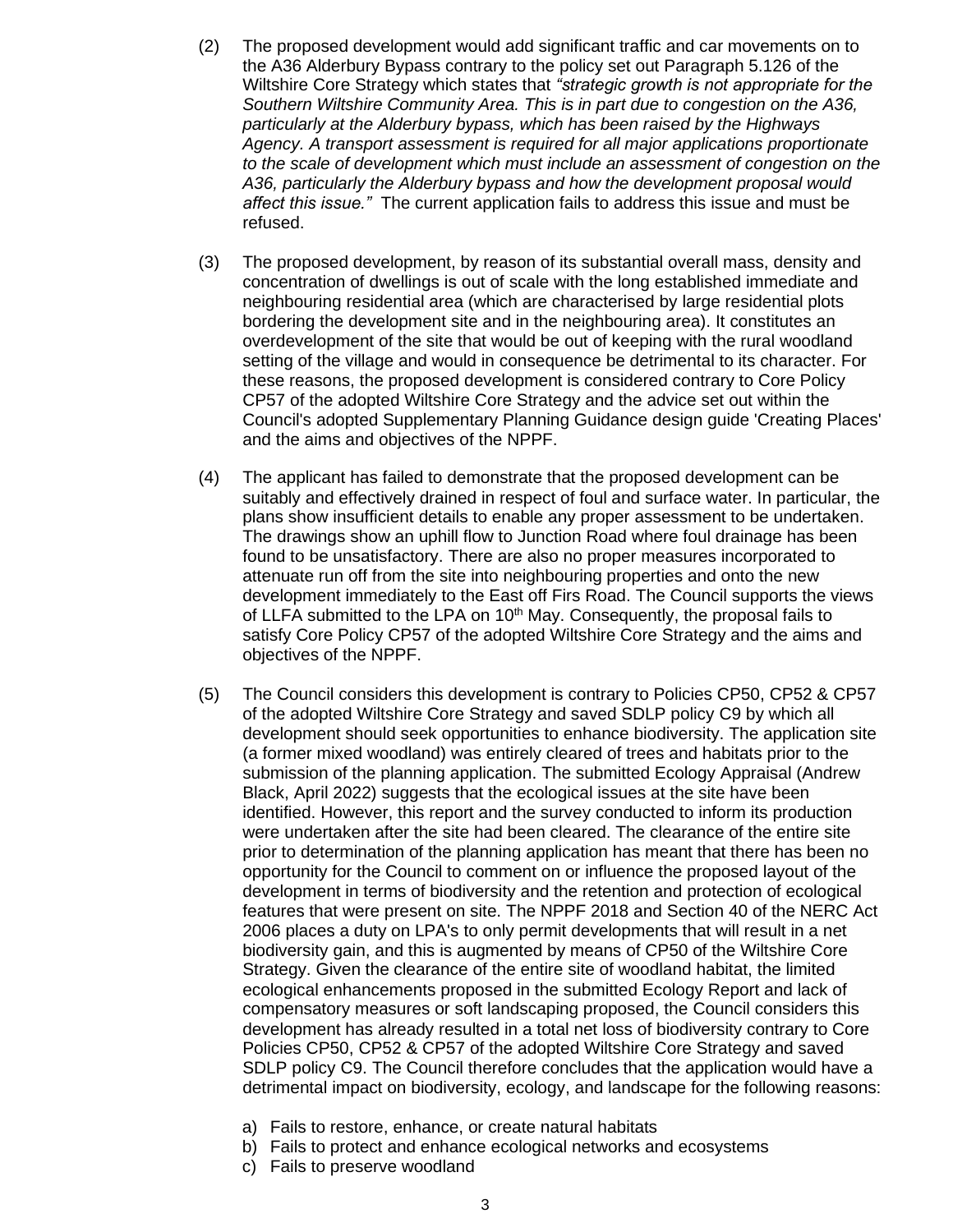- d) Fails to ensure that valuable features and characteristics are protected and enhanced,
- e) Fails to secure the protection of Wiltshire's green infrastructure network
- f) Fails to protect, conserve, or enhance landscape character
- (6) The Council considers that the application fails to achieve the standards demanded by Section 8 'Promoting healthy and safe communities', para 91 of the National Planning Policy Framework for the reasons stated by the Wiltshire Police Designing Out Crime Officer Accredited Secure by Design Assessor in her representation dated  $8<sup>th</sup>$  June 2022 which are fully endorsed by the parish council.
- (7) That, in connection with this matter, a letter be sent to John Glen MP setting out the Parish Council's concerns about the impact of Wiltshire Council's failure to secure a 5 year housing supply.
- **6193. [Planning Application PL/2022/03551:](https://development.wiltshire.gov.uk/pr/s/planning-application/a0i3z000018657gAAA/pl202203551)** Erection of one detached dwelling, garaging, and associated works (Outline application relating to access and layout - Resubmission of 20/10322/OUT) - Land Adjoining One Oak, Lights Lane, Alderbury, SP5 3AL

**RESOLVED:** that the Council raises no objection to this proposal.

**6194. [Planning Application](https://development.wiltshire.gov.uk/pr/s/planning-application/a0i3z000018G580AAC/pl202203851) PL/2022/03851 and [PL/2022/03903 \(L/B\):](https://development.wiltshire.gov.uk/pr/s/planning-application/a0i3z000018G8IcAAK/pl202203903)** Partial change of use from pub to farm shop with internal and external alterations - Three Crowns, Whaddon, SP5 3HB

> **RESOLVED:** that the Council raises no objection to the diversification of the business use of the Three Crowns provided this supports and retains the existing public house and therefore recommends the following condition is attached to any approval:

The farm shop and holiday letting accommodation shall operate only as ancillary to the primary business of the public house and shall be permitted solely to secure the future sustainability of the pub. Any closure of the public house shall require a change of use application for the whole premises and be subject to the viability tests required in the Wiltshire Core Strategy.

# **Finance**

- **6195. Budget Monitoring Report – Month 2** [The Council noted the budget position at 31st May, 2022.](https://v6-5admin.visionict.com/Sites/2781/_UserFiles/Files/Council%20documents/2022/BM_2002_05.pdf) There was some discussion about the need to improve the reporting of reserves held by the Council. The Clerk undertook to review the reporting of reserves.
- **6196. Bank Balances and Bank Reconciliation - 31st May 2022** The Council noted [the bank balances and bank reconciliation at 31st May, 2022.](https://v6-5admin.visionict.com/Sites/2781/_UserFiles/Files/Council%20documents/2022/2022-05.PDF)
- **6197. Accounts for Payment**

**RESOLVED:** that [the schedule of payments be approved. .](https://d.docs.live.net/86881a7c2f454489/Desktop/Agendas%20and%20Minutes/Minutes/2022/2022%20APC%20May%20for%20public%20V4.pdf)

#### **Council business**

#### **6198. Reports from Outside Bodies**

The Chair reported that she had attended the Downton Area Police Neighbourhood Tasking Group. The Police had promoted the Crimestoppers service for anonymous reports of suspected crime and antisocial behaviour. Residents could use [the online reporting system](https://crimestoppers-uk.org/) or the confidential phone line 0800 555111. It was agreed to promote this service in The Fountain.

Cllr Huntley reported that the Village Hall Committee was on the lookout for new members. The Chair reported that she had replied to a request for information from the Village Hall Committee